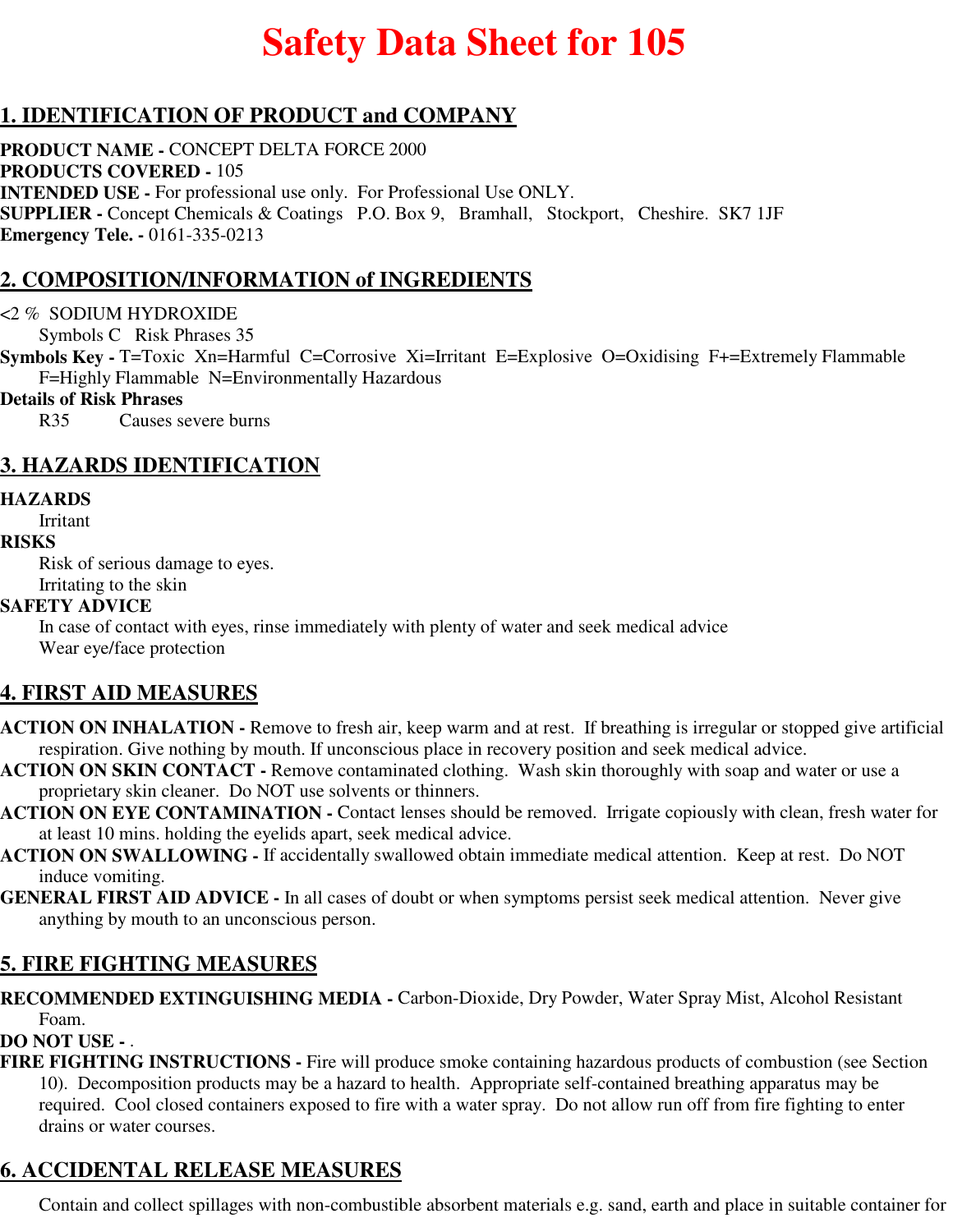disposal in accordance with the waste regulations Clean preferably with a detergent, avoid use of solvents. Do not allow to enter drains or water courses. If it does the local water company should be contacted immediately, in case of contamination of streams rivers or lakes the National Rivers Authority Exclude sources of ignition and ventilate the area. Exclude non-essential personnel. Avoid breathing vapours. Refer to protective measures listed in sect. 7&8.

# **7. STORAGE AND HANDLING**

- **STORAGE PRECAUTIONS -** Observe the label precautions. Store between 5 & 25 $\phi$ C in a dry well ventilated place away from sources of heat, ignition and direct sunlight. No smoking. Prevent unauthorised access. Containers which are opened should be properly resealed and kept upright to prevent leakage. Store away from oxidising agents and strongly alkaline and acidic materials. The principles contained in the HSE's guidance note Storage of Packaged Dangerous Substances should be observed when storing this product.
- **HANDLING PRECAUTIONS** Vapours are heavier than air and may spread along floors. They may form explosive mixtures with air. Prevent creation of explosive or flammable mixtures and avoid vapour concs higher than the OEL Do not use in areas where potential sources of ignition exist. Electrical equipment should be protected to the appropriate standard. Use non sparking tools & exclude sources of heat, sparks & flames Keep container tightly closed. Never use pressure to empty, container is not a pressure vessel. Always keep in containers made of the same material as the supply container. Avoid skin & eye contact. For personal protection see Sect.8. Good housekeeping and regular removal of waste materials will minimise risks.

# **8. EXPOSURE CONTROLS AND PERSONAL PROTECTION**

### **OCCUPATIONAL EXPOSURE LIMITS**

NO CHEMICALS PRESENT WITH EXPOSURE LIMITS

- **ENGINEERING PRECAUTIONS** Provide adequate ventilation. Where reasonably practicable this should be achieved by the use of local exhaust ventilation and good general extraction. If extraction methods are insufficient to maintain concentrations of particulates and/or solvent vapours below relevant OEL's, suitable respiratory protective equipment should be worn.
- **GENERAL PRECAUTIONS** All ppe, including rpe, used to control exposure to hazardous substances must be selected to meet the requirements of the COSHH regulations. Hygiene measures: keep away from food, drink and animal feeding stuffs. Wash hands before breaks and at the end of workday.
- **RESPIRATORY PROTECTION** Air fed respiratory equipment should be worn when sprayed if levels cannot be controlled below OEL's and engineering methods cannot be reasonably improved.
- **HAND PROTECTION Full physical protection is best. Seek relevant advice from glove manufacturers. Barrier cream may** be of help but should not be applied after exposure has occurred.
- **EYE PROTECTION -** Eye protection designed to protect against liquid splashes should be worn.
- **SKIN PROTECTION -** Cotton or cotton/synthetic overalls or coveralls are normally suitable. Grossly contaminated clothing should be removed and the skin washed with soap & water or a proprietary skin cleaner.

## **9. PHYSICAL AND CHEMICAL PROPERTIES**

**Physical State -** FLUID **Specific Gravity -** 1.07 **Solubility in Water -** MISCIBLE

# **10. STABILITY AND REACTIVITY**

Stable under the recommended storage & handling conditions (see Sect.7). In a fire, hazardous decomposition products such as smoke, carbon monoxide, carbon dioxide, and oxides of nitrogen may be produced. Keep away from oxidising agents and strongly alkaline and acid materials to prevent the possibility of an exothermic reaction.

## **11. TOXICOLOGICAL INFORMATION**

Splashes in the eye will cause irritation and possible irreversible eye damage. Skin exposure may well result in typical allergic skin reactions, redness, swelling, blistering & itching. Ingestion will result in irritation of the gastrointestinal tissues resulting in pain, vomiting, abdominal tenderness, nausea, blood in vomit & faeces. Respiratory exposure may cause acute irritation &/or sensitization of the respiratory system resulting in asthmatic symptoms. Repeated exposure may lead to permanent respiratory disability.